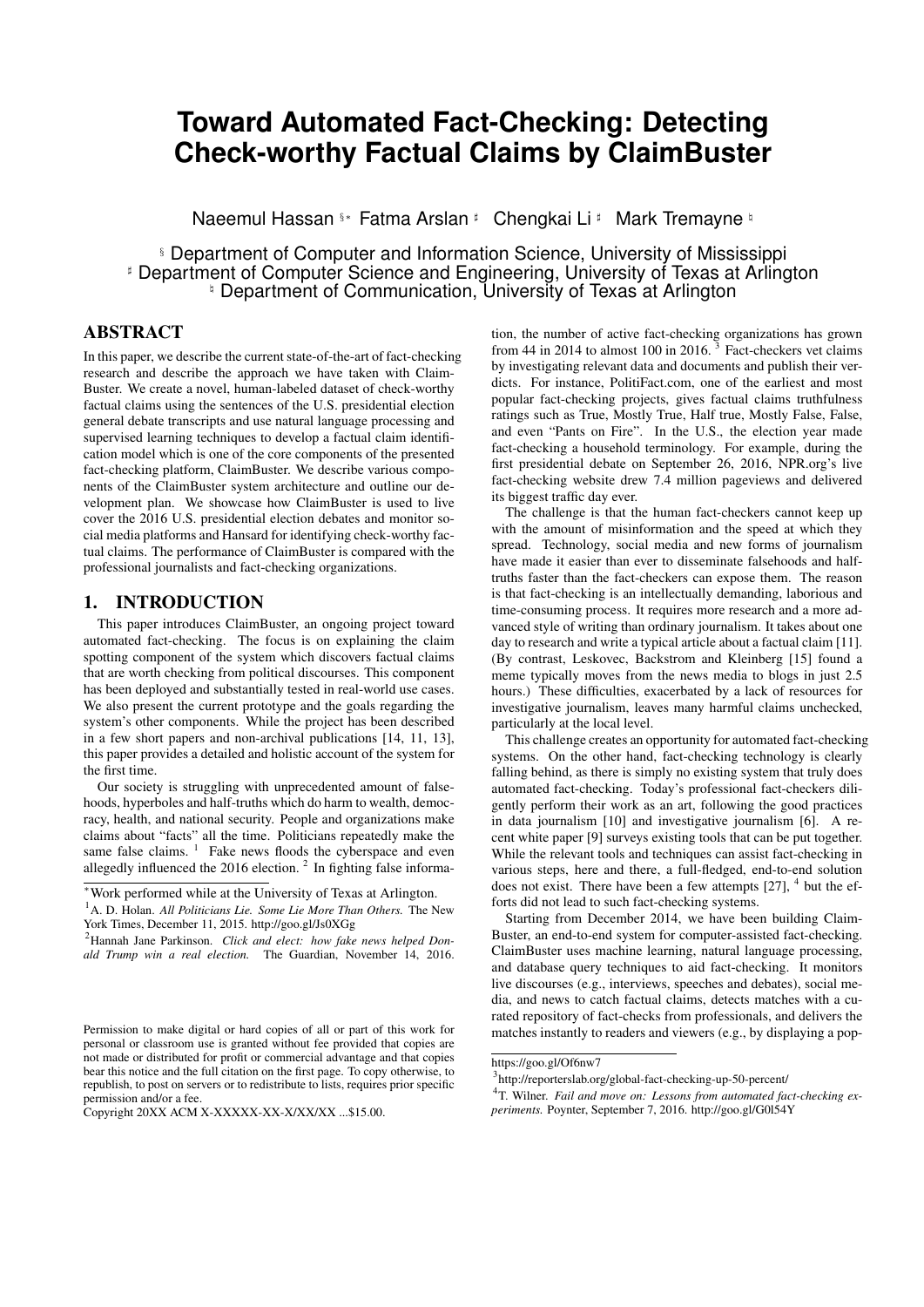up warning if a presidential candidate makes a false claim during a live debate). For various types of new claims not checked before, ClaimBuster automatically translates them into queries against knowledge databases and reports whether they check out. For claims where humans must be brought into the loop, ClaimBuster provides algorithmic and computational tools to assist lay persons and professionals in understanding and verifying the claims. Its use will be expanded to verify both political and non-political claims in many types of narratives, discourses and documents such as sports news, legal documents, and financial reports.

ClaimBuster already produces true-or-false verdicts for certain types of factual claims. The development of the full-fledged system is still ongoing. A description of its current status is in Section 5 and a proposal for demonstration is being prepared [12]. In this paper, we focus on a key component of the system, claim spotting, which discovers factual claims that are worth checking. Given the plethora of discourses and narratives we are constantly exposed to, ClaimBuster gives each sentence a score that indicates how likely it contains an important factual claim that should be checked. This essentially provides a priority ranking that helps fact-checkers efficiently focus on the top-ranked sentences without painstakingly sifting through a large number of sentences. ClaimBuster's scorer was tested in real-time during the live coverage of all primary election and general election debates for the 2016 election. Closed captions of the debates on live TV broadcasts, captured by a decoding device, were fed to ClaimBuster, which immediately scored each sentence spoken by the candidates and posted top-scored claims to the project's website (idir.uta.edu/claimbuster) and Twitter account (@ClaimBusterTM). Post-hoc analysis of the claims checked by professional fact-checkers at CNN, PolitiFact.com and FactCheck.org reveals a highly positive correlation between ClaimBuster and journalism organizations in deciding which claims to check. Claim-Buster has also been continuously monitoring Twitter and retweeting the check-worthy factual claims it finds in people's tweets (see https://twitter.com/ClaimBusterTM). Recently it also started to monitor "Hansard" <sup>5</sup> – the transcripts of proceedings of the Australian parliament (idir.uta.edu/claimbuster/hansard).

The project has received wide recognition in the fact-checking community and substantial media coverage. <sup>6</sup> <sup>7 8</sup> <sup>9 10 11</sup> The aforementioned white paper calls ClaimBuster a tool with "the most advanced generalised automatic claim spotting." [9] Others considered it "perhaps the biggest development to date" in ranking claims <sup>12</sup> and "a pretty useful guide for journalists and those members of the public who wish to spend time using an algorithm to help find facts." 13

ClaimBuster, upon completion, is positioned to become the firstever end-to-end fact-checking system. It can benefit a large base of potential users. It directly benefits citizens and consumers by improving information accuracy and transparency. It helps news organizations speed their fact-checking process and also ensure the accuracy of their own news stories. Businesses can use ClaimBuster to identify falsehoods in their competitors' and their own reports and press releases. It can also assist professionals such as lawyers in verifying documents.

The organization of this paper is as follows. Section 2 discusses related work. Section 3 formulates the claim spotting problem as a classification and ranking task, explains the solution in Claim-Buster, and presents the evaluation results. Section 4 describes a case study– how ClaimBuster was used to cover the 2016 U.S. presidential election. Section 5 describes the architecture of Claim-Buster and the current status of other components of the system.

#### 2. RELATED WORK

In the last few years, several projects and startup companies attempted at building computer-assisted fact-checking systems [27]. Trooclick (http://storyzy.com/) aimed at fact-checking financial news by comparing IPO stories against SEC (Securities and Exchange Commission) filings. TruthTeller,  $14$  a project by Washington Post, detects claims in the speeches on TV and matches them against the fact-checks from Washington Post and other organizations. LazyTruth (http://www.lazytruth.com/) aimed at finding false claims in email chain letters. A few other projects take the crowdsourcing approach to fact-checking. Fiskkit (http://fiskkit.com/) operates a platform which allows users to break apart a news article and discuss the accuracy of its content piece by piece. Grasswire (https://www.grasswire.com/aboutus/) is, to some extent, the Wikipedia counterpart of news website. Their contributors, who are not necessarily journalists, collaborate in a Slack(https://slack.com/) channel in which they pitch, source, verity, write, and edit news stories. Truth Goggles, <sup>15</sup> initially aimed at automated fact-checking, is a tool that allows users to annotate web content for fact-checking.

Since most of these projects were never past proof-of-concept stage before they ceased operations, there is only limited available information. Nevertheless, it appears none of the projects takes the structured approach of ClaimBuster to model and understand factual claims themselves. None does algorithmic fact-checking. Truth Teller resembles the claim matching component of Claim-Buster, but it resorts to straightforward string matching instead of understanding the structure and semantics of claims. None of the projects developed the capability of spotting and ranking claims based on their check-worthiness.

There are several lines of academic research which are related to fact-checking. Vlachos and Riedel [25] analyzed the tasks in fact checking and presented a dataset of factual claims collected from *PolitiFact.com* and *Channel4.com*. *Rumor detection* aims at finding rumors in social media, by considering linguistic signals in the content of social media posts, signature text phrases in users' comments that express skepticism, how they were spread, as well as the credibility of the authors based on track record [20, 4, 8]. They do not resort to structured analysis of claims themselves. *Truth discovery* is concerned about the specific problem of detecting true facts from conflicting data sources [16]. They do not directly con-

<sup>5</sup>www.aph.gov.au/Parliamentary\_Business/Hansard

<sup>6</sup>G. Pogrund. *Post-truth v tech: could machines help us call out politicians' and journalists' lies?* newstatesman.com, August 17, 2016. http://goo.gl/eGf5DP

<sup>7</sup>C. Albeanu. *What would an automated future look like for verification in the newsroom?* journalism.co.uk, April 8, 2016. http://goo.gl/KKPgnK

<sup>8</sup> T. Walk-Morris. *The Future of Political Fact-Checking*, NiemanReports, March 23, 2016. http://goo.gl/syUdjv

<sup>9</sup>B. Mullin. *Knight Foundation backs 20 media projects with Prototype Fund.* Poynter, November 3, 2015. http://goo.gl/HsjJXq

<sup>10</sup>C. Silverman. *In search of fact checking's 'Holy Grail': News outlets might not get there alone.* First Draft, October 30, 2015. http://goo.gl/KFxBSz

<sup>11</sup>G. Selby. *Sifting balderdash from truth gets a boost from computers.* Austin American-Statesman, August 8, 2015. http://goo.gl/FCzY3c

<sup>12</sup>K. Moreland and B. Doerrfeld. *Automated Fact Checking: The Holy Grail of Political Communication.* Nordic APIs, February 25, 2016. http://goo.gl/uhsnyT

<sup>13</sup> P. Fray. *Is that a fact? Checking politicians' statements just got a whole*

*lot easier.* The Guardian, April 18, 2016. http://goo.gl/1UJfzU

<sup>14</sup>https://www.washingtonpost.com/news/ask-the-

post/wp/2013/09/25/announcing-truth-teller-beta-a-better-way-to-watchpolitical-speech/

<sup>15</sup>http://www.poynter.org/2014/truth-goggles-launches-as-an-annotationtool-for-journalists/256917/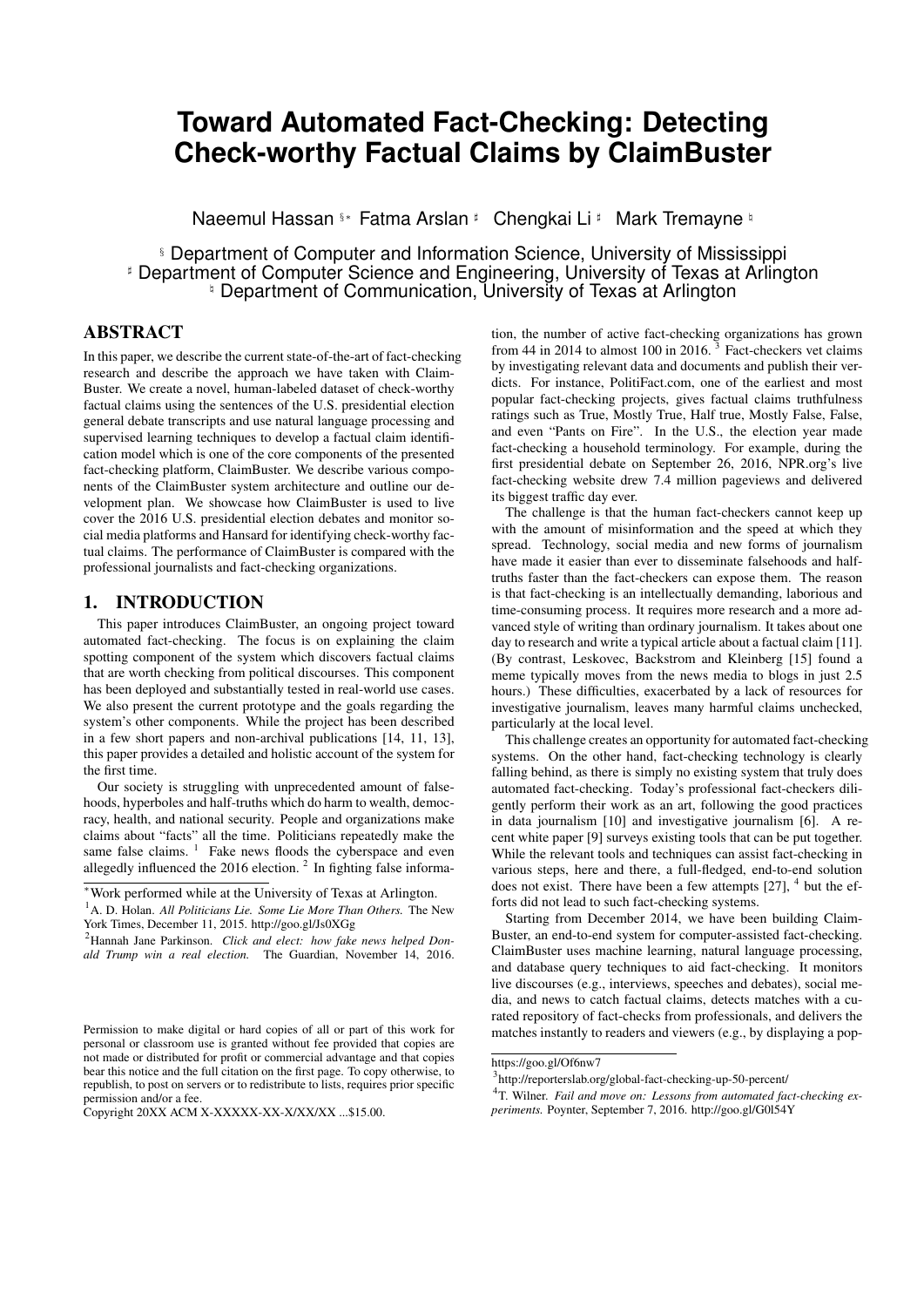sider factual claims. Instead, they assume the input of a collection of (contradicting) tuples that record the property values of objects. Ciampaglia et al. [5] proposed a method for fact-checking using knowledge graphs by finding the shortest path between entity nodes. Shi et al. [23] mine knowledge graphs to find missing links between entities. This approach, though more related to the general problem of *link prediction* [17, 7] than fact-checking, can potentially identify supporting evidence for facts that are not recorded in knowledge graphs. We note that none of the aforementioned works on truth discovery, link prediction, and fact-checking using knowledge graphs aims at an end-to-end system, as they do not directly cope with factual claims.

To the best of our knowledge, no prior study has focused on computational methods for detecting factual claims and discerning their importance. The most relevant line of work is subjectivity analysis of text (e.g., [28, 2, 26]) which classifies sentences into objective and subjective categories. However, not all objective sentences are check-worthy important factual claims. In Section 3.5, we present a comparison between subjectivity analysis and Claim-Buster of which the results demonstrate the inability of subjectivity identifiers in discerning factual claims.

# 3. CLAIM SPOTTING: CHECK-WORTHY FACTUAL CLAIMS DETECTION

We model the claim spotting problem as a classification and ranking task and we follow a supervised learning approach to address it. We constructed a labeled dataset of spoken sentences by presidential candidates during past presidential debates. Each sentence is given one of three possible labels–it is not a factual claim; it is an unimportant factual claim; it is an important factual claim. We trained and tested several multi-class classification models using the labeled dataset. Experiment results demonstrated the promising accuracy of the models. We further compared our model with existing subjectivity classifiers and demonstrated that subjectivity identifiers are incapable of discerning factual claims. ine greeches the model of the consideration of this presentation of the distribution of the showth of the consider the consider the model of the stance of the stance of the stance of the stance of the stance of the stance

## 3.1 Classification and Ranking

We categorize sentences in presidential debates into three categories:

Non-Factual Sentence (NFS): Subjective sentences (opinions, beliefs, declarations) and many questions fall under this category. These sentences do not contain any factual claim. Below are some examples.

*But I think it's time to talk about the future.*

*You remember the last time you said that?*

Unimportant Factual Sentence (UFS): These are factual claims but not check-worthy. The general public will not be interested in knowing whether these sentences are true or false. Fact-checkers do not find these sentences as important for checking. Some examples are as follows.

*Next Tuesday is Election day.*

*Two days ago we ate lunch at a restaurant.*

Check-worthy Factual Sentence (CFS): They contain factual claims and the general public will be interested in knowing whether the claims are true. Journalists look for these type of claims for factchecking. Some examples are:

*He voted against the first Gulf War.*

*Over a million and a quarter Americans are HIV-positive.*

Given a sentence, the objective of ClaimBuster's claim spotting is to derive a score that reflects the degree by which the sentence belongs to CFS. Many widely-used classification methods support





Figure 2: Data collection interface

(SVM). We treat CFSs as positive instances and both NFSs and UFSs as negative instances. SVM finds a decision boundary between the two types of training instances. Following Platt's scaling technique  $[19]$ , for a given sentence *x* to be classified, we calculate the posterior probability  $P(class=CFS/x)$  using SVM's decision function. The sentences are ranked by their probability scores.

#### 3.2 Data Labeling

We need to collect a labeled dataset which, for each sentence from the U.S. general election presidential debates, indicates its label among the three options [NFS, UFS, CFS]. Such a dataset does not exist. Our dataset, once completed and released, will be a valuable asset to the research community and practitioners.

Dataset The custom of organizing debates between U.S. presidential candidates before a general election started in 1960. There has been a total of 15 presidential elections from 1960 to 2012. Except 1964, 1968, and 1972 there have been debates before all the 12 remaining elections. The number of debates before an election varies from year to year; for example, there were two and three debates before 1988 and 2012 elections, respectively. We have collected the transcripts of all the debates occurred during 1960–2012. In total, there are 30 debates in these 11 election years. There are 28029 sentences in these transcripts. Using parsing rules and human annotation, we identified the speaker of each sentence. 23075 sentences are spoken by the presidential candidates and 4815 by the debate moderators. In our experiments, we concentrated on the 20788 sentences spoken by the candidates which are at least 5 words long. Figure 1 shows the distribution of sentences among the 30 debates.

Ground-truth Collection Website We developed a rich and controlled data collection website (idir-server2.uta.edu/classifyfact\_survey) to collect the ground-truth labels of the sentences. Figure 2 shows its interface. A participant is presented one sentence at a time. The sentence is randomly selected from the set of sentences not seen by the participant before. They can assign one of three possible labels [NFS, UFS, CFS] for the sentence. If the participant is not confident to assign a label for a sentence, they can skip it. It is also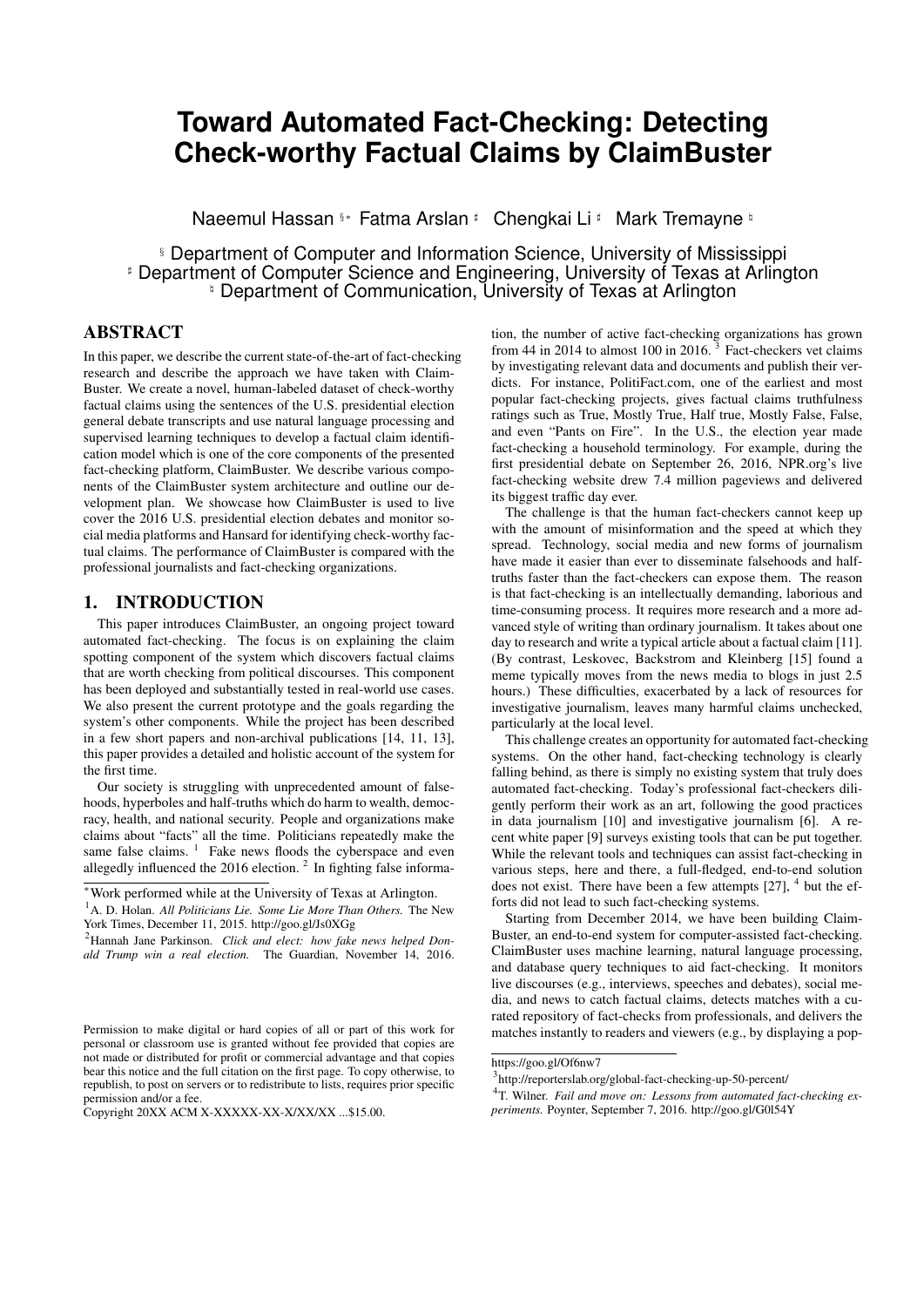possible to go back and modify previous responses.

With just the text of a sentence itself, it is sometimes difficult to determine its label. The interface has a "more context" button. When it is clicked, the system shows the four preceding sentences of the sentence in question which may help the participant understand its context. We observe that, about 14% of the time, participants chose to read the context before labeling a sentence.

Participant Recruitment and Training We recruited paid participants (mostly university students, professors and journalists who are aware of U.S. politics) using flyers, social media, and direct emails. We use 30 selected sentences to train all the participants. Every participant must go through all these 30 sentences at the very beginning. After they label a sentence, the website will immediately disclose its ground-truth label and explain it. Furthermore, we arranged multiple on-site training workshops for participants that were available. During each workshop, at least two experts were present to clear the doubts the participants may have about the data collection website and process. Through interviews with the participants, we observed that these training measures were important in helping the participants achieve high work quality.

We chose to not use crowdsourcing platforms such as Amazon Mechanical Turk and CrowdFlower, due to the complex nature of the task and its requirement for a participant to have basic knowledge about U.S. politics. We will not be able to run the on-site training workshops for the participants on such platforms. We indeed performed a pilot run on CrowdFlower with a small dataset and we were not impressed by the quality of the collected data. It will be interesting to conduct a thorough comparison with the data collection approach of using such a platform for our data.

Quality Assurance To detect spammers and low-quality participants, we selected 1; 032 (731 NFS, 63 UFS, 238 CFS) sentences from all the sentences for screening purpose. Three experts agreed upon the labels of these sentences. On average, one out of every ten sentences given to a participant (without letting the participant know) was randomly chosen to be a screening sentence. First, a random number decides the type (NFS, UFS, CFS) of the sentence. Then, the screening sentence is randomly picked from the pool of screening sentences of that particular type. The degree of agreement on screening sentences between a participant and the three experts is one of the factors in measuring the quality of the participant. For a screening sentence, when a participant's label matches the experts' label, s/he is rewarded with some points. If it does not match, s/he is penalized. We observe that not all kinds of mislabeling has equal significance. For example, labeling an NFS sentence as a CFS is a more critical mistake than labeling a UFS as a CFS. We defined weights for different types of mistakes and incorporated them into the quality measure.

Formally, given  $SS(p)$  as the set of screening sentences labeled by a participant p, the labeling quality of  $p(LQ_p)$  is

$$
LQ_p = \frac{\sum_{s \in SS(p)} u_t}{jSS(p)/}
$$

where  $l$ <sup>t</sup> is the weight factor when  $p$  labeled the screening sentence s as l and the experts labeled it as t. Both  $1/t$  2 fNFS, UFS, CFSg. We set  $\begin{bmatrix} l_t = 0.2 \text{ where } l = t, l_t = 2.5 \text{ where } l_t = 0.2 \text{ and } l_t = 0.2 \text{ where } l_t = 0.2 \text{ where } l_t = 0.2 \text{ and } l_t = 0.2 \text{ and } l_t = 0.2 \text{ where } l_t = 0.2 \text{ and } l_t = 0.2 \text{ and } l_t = 0.2 \text{ and } l_t = 0.2 \text{ and } l_t = 0.2 \text{ and } l_t = 0.2 \text{ and } l_t = 0.2 \text{ and } l_t = 0.2 \text{ and }$  $(l; t)$  2  $f(NFS; CFS)$ ;  $(CFS; NFS)g$  and  $lt = 0.7$  for all other combinations. The weights are set empirically. If  $LQ_p$  0 for a participant  $p$ , we designate  $p$  as a top-quality participant. A total of 374 participants contributed in the data collection process so far. Among them, 86 are top-quality participants. Figure 3 shows the frequency distribution of  $LQ_p$  for all participants.

Incentives We devised a monetary reward program to encourage the participants to perform high-quality labeling. A participant  $p$ 's



Figure 3: Frequency distribution of participants' labeling quality

| <b>Table 1: Class distribution</b> |       |            |  |  |  |
|------------------------------------|-------|------------|--|--|--|
|                                    | Count | Percentage |  |  |  |
| $NF\overline{S}$                   | 11851 | 67.08      |  |  |  |
| <b>UFS</b>                         | 1627  | 9.21       |  |  |  |
| $CF\overline{S}$                   | 4187  | 23.70      |  |  |  |

payment depends on their pay rate per sentence  $R_p$  (in cents) and their number of labeled sentences.  $R_p$  depends on  $LQ_p$ , the lengths of the labelled sentences, and the percentage of skipped sentences. The reason behind the later two factors is to discourage participants from skipping longer and more challenging sentences and to reward them for working on long, complex sentences. After multiple rounds of empirical analysis, we set  $R_p$  as

$$
R_p = \frac{L_p}{L}^{1.5} \quad (3 \quad \frac{7 \quad LQ_p}{0.2}) \quad 0.6^{\frac{|SKIP_p|}{|ANS_p|}}
$$

where,  $\perp$  is the average length of all the sentences,  $\perp_p$  is the average length of sentences labeled by  $p$ ,  $ANS_p$  is the set of sentences labeled by  $p$  and  $SKIP_p$  is the set of sentences skipped by p. The numerical values in the above equation were set as such that it would be possible for a top-quality participant to earn up to 10 cents for each sentence.

The data-collection website also features a leaderboard which allows participants to see their rank positions by pay rate and total payment. This is designed to encourage serious participants to perform better and discourage spammers from further participation. Along with the leaderboard, the website provides helpful tips and messages from time to time to keep the participants motivated.

Stopping Condition A sentence s will not be selected for further labeling if for  $X$ ;  $Y$  2 fNF S; UF S; CF Sg, 9X such that  $8Y$ :  $S_X$  2  $\wedge$   $S_X$  >  $S_Y$  if  $X \oplus Y$  where,  $S_X$  denotes the number of top-quality labels of type  $X$  assigned to  $S$ .

This condition ensures that a sentence has received a reasonable number of labels from top-quality participants and the majority of them agreed on a particular label. We assign the majority label as the ground-truth of that sentence.

The data collection has been running for about 20 months in multiple phases and it is still going on. So far, we have collected 69; 380 labels among which 44; 864 (65%) are from top-quality participants. There are 17; 665 (89:42%) sentences which satisfy the above stopping condition. Table 1 shows the distribution of the classes in these sentences. In the future, we will further study the effects of our model under different dataset sizes.

#### 3.3 Feature Extraction

We extracted multiple categories of features from the sentences. We use the following sentence to explain the features.

*When President Bush came into office, we had a budget surplus and the national debt was a little over five trillion.*

**Table 2: Performance**<br>Precision Recall F-measure Precision NFS 0.90 0.96 0.93<br>UFS 0.65 0.26 0.37  $0.65$  0.26 0.37 CFS 0.79 0.74 0.77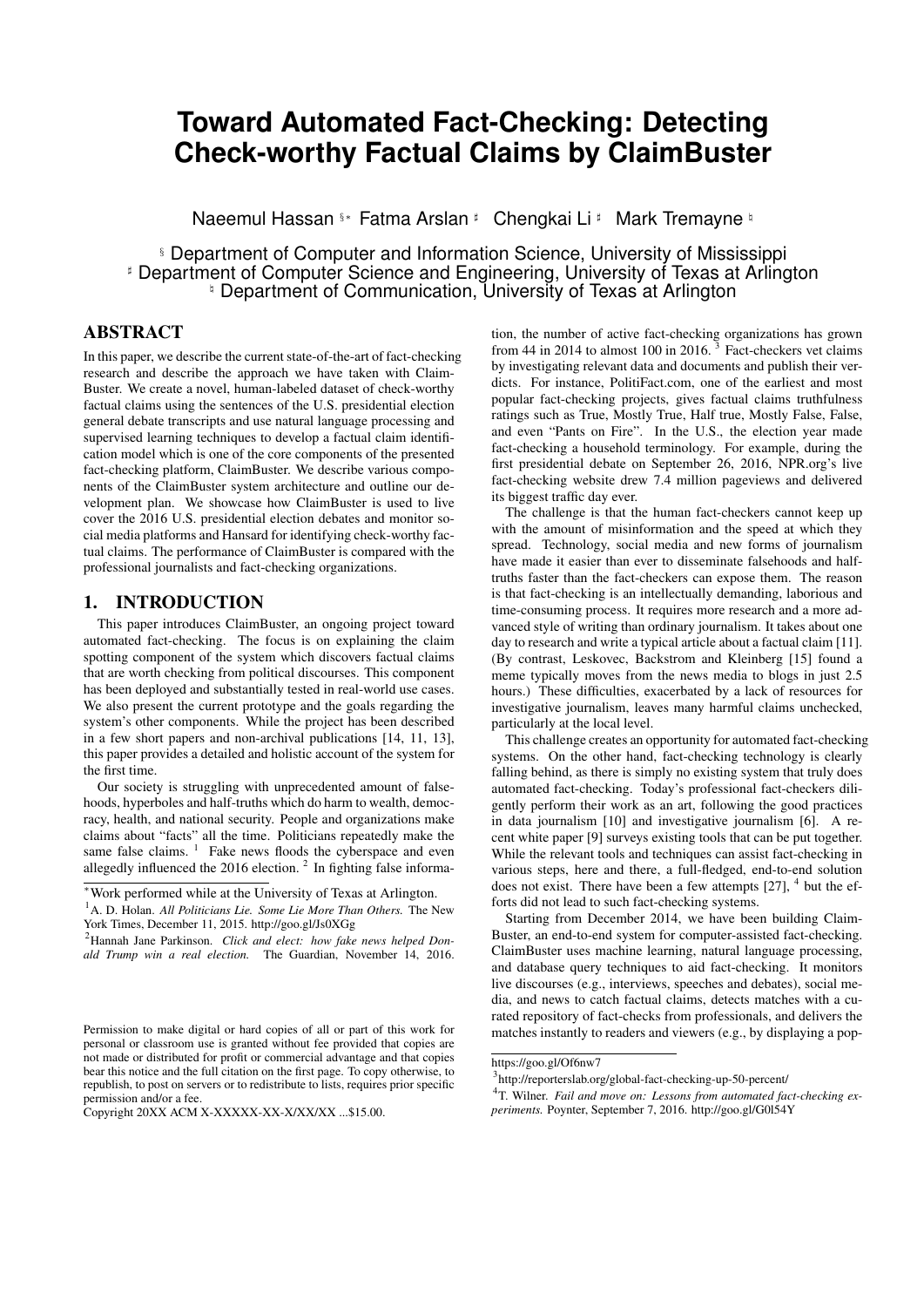|                                                                                                         | k   | P@k   | AvgP            | nDCG                                |                                                                             |
|---------------------------------------------------------------------------------------------------------|-----|-------|-----------------|-------------------------------------|-----------------------------------------------------------------------------|
|                                                                                                         | 10  | 1.000 | 1.000           | 1.000                               |                                                                             |
|                                                                                                         | 25  | 1.000 | 1.000           | 1.000                               |                                                                             |
|                                                                                                         | 50  | 0.980 | 0.995           | 0.987                               |                                                                             |
|                                                                                                         | 100 | 0.943 | 0.979           | 0.956                               |                                                                             |
|                                                                                                         | 200 | 0.916 | 0.955           | 0.931                               |                                                                             |
|                                                                                                         | 300 | 0.848 | 0.937           | 0.874                               |                                                                             |
|                                                                                                         | 400 | 0.764 | 0.915           | 0.801                               |                                                                             |
|                                                                                                         | 500 | 0.679 | 0.897           | 0.827                               |                                                                             |
| $0.06 -$<br>$0.05 -$<br>$0.04 -$<br>$0.03 -$<br>0.02<br>$0.01 -$<br>0.00<br>$\mathbf{a}^{ \mathbf{a} }$ |     |       | <b>Features</b> | ے ت                                 | think<br>P_VBG<br>million<br>N_PRPS<br>billion<br>$\geq$<br>$a_{\geq}$<br>≳ |
|                                                                                                         |     |       |                 | <b>Figure 4: Feature importance</b> |                                                                             |

nportance

Table 3: Ranking accuracy: past presidential debates

Sentiment: We used AlchemyAPI to calculate a sentiment score for each sentence. The score ranges from -1 (most negative sentiment) to 1 (most positive sentiment). The above sentence has a

sentiment score -0.846376. Length: This is the word count of a sentence. The natural language toolkit NLTK was used for tokenizing a sentence into words. The example sentence has length 21.

Word: We used words in sentences to build tf-idf features. After discarding stop-words and applying stemming, we had 6; 549 unique tokens.

Part-of-Speech (POS) Tag: We applied the NLTK POS tagger on the sentences. There are 43 POS tags in the corpus. We constructed a feature for each tag. For a sentence, the count of words belonging to a POS tag is the value of the corresponding feature. In the example sentence, there are 3 words (came, had, was) with POS tag VBD (Verb, Past Tense) and 2 words (five, trillion) with POS tag CD (Cardinal Number).

Entity Type: We used AlchemyAPI to extract entities from sentences. There are 2; 727 entities in the labeled sentences. They belong to 26 types. The above sentence has an entity "Bush" of type "Person". We constructed a feature for each entity type. For a sentence, its number of entities of a particular type is the value of the corresponding feature.

Feature Selection: There are 6:615 features in total. To identify the best discriminating features, we performed feature selection. We trained a random forest classifier for which we used GINI index to measure the importance of features in constructing each decision tree. The overall importance of a feature is its average importance over all the trees. Figure 4 shows the importance of the 30 best features in the forest. The black solid lines indicate the standard deviations of importance values. Category types are prefixes to feature names. The top features are quite intuitive. For instance, the most discriminating feature is the POS tag V BD which indicates the past form of a verb, which is often used to describe something happened in the past. The second most discriminating feature is the POS tag CD (Cardinal Number)–check-worthy factual claims are more likely to contain numeric values (45% of CFSs in our dataset) and non-factual sentences are less likely to contain numeric values (6% of NFSs in our dataset).

#### 3.4 Evaluation

We performed 3-class (NFS/UFS/CFS) classification using sev-

#### Table 4: Comparison with [22]

| subjective |  |  |
|------------|--|--|
| objective  |  |  |

Table 5: Comparison with [21]

|            | <b>NFS</b> | UFS | CES |
|------------|------------|-----|-----|
| subjective | 21         | C   |     |
| unknown    | 175        |     | 45  |
| objective  | 535        | 58  | 189 |

eral supervised learning methods, including Multinomial Naive Bayes Classifier (NBC), Support Vector Machine (SVM) and Random Forest Classifier (RFC). These methods were evaluated by 4-fold cross-validation. SVM had the best accuracy in general. We experimented with various combinations of the extracted features. Table 2 shows the performance of SVM using words and POS tag features. On the CFS class, ClaimBuster achieved 79% precision (i.e., it is accurate 79% of the time when it declares a CFS sentence) and 74% recall (i.e., 74% of true CFSs are classified as CFSs). The classification models had better accuracy on NFS and CFS than UFS. This is not surprising, since UFS is between the other two classes and thus the most ambiguous. More detailed results and analyses based on data collected by an earlier date can be found in [13].

We used SVM to rank the sentences by the method in Section 3.1. We measured the accuracy of the top-k sentences by several commonlyused measures, including Precision-at-k (P@k), AvgP (Average Precision), nDCG (Normalized Discounted Cumulative Gain). Table 3 shows these measure values for various k values. In general, Claim-Buster achieved excellent performance in ranking. For instance, for top 100 sentences, its precision is 0.96. This indicates Claim-Buster has a strong agreement with high-quality human coders on the check-worthiness of sentences.

#### 3.5 Comparison with Subjectivity Classifiers

We also compared the performance of ClaimBuster with stateof-the-art subjectivity classifiers [22, 21]. Our hypothesis was that an subjectivity classifier can be used to separate NFS from UFS and CFS. However, experiment results showed that the subjectivity classifiers failed to filter out NFS. We used the OpinionFinder <sup>16</sup> package for classification. This tool provides two subjectivity classifiers [22, 21]. The first classifier [22] tags each sentence as either subjective or objective based on a model trained on the MPQA Corpus  $^{17}$ . The second classifier [21] is a rule-based classifier. It optimizes precision at the expense of recall. That is, it classifies a sentence as subjective or objective only if it can do so with confidence. Otherwise, it labels the sentence as "unknown".

Table 4 shows the comparison between [22] and ClaimBuster. We used the 1032 screening sentences for this experiment. 574 NFS sentences were labeled as objective sentences and 44 CFS sentences were labeled as subjective sentences. This invalidates our hypothesis that a subjectivity classifier can be used to separate NFS sentences from UFS and CFS. Table 5 also shows similar comparison between ClaimBuster and [21].

# 4. CASE STUDY: 2016 U.S. PRESIDENTIAL ELECTION DEBATES

We compared ClaimBuster against the human fact-checkers at several popular fact-checking organizations. We are interested in testing the hypothesis that the claims picked by ClaimBuster are

<sup>16</sup>http://mpqa.cs.pitt.edu/opinionfinder/

<sup>17</sup>http://mpqa.cs.pitt.edu/corpora/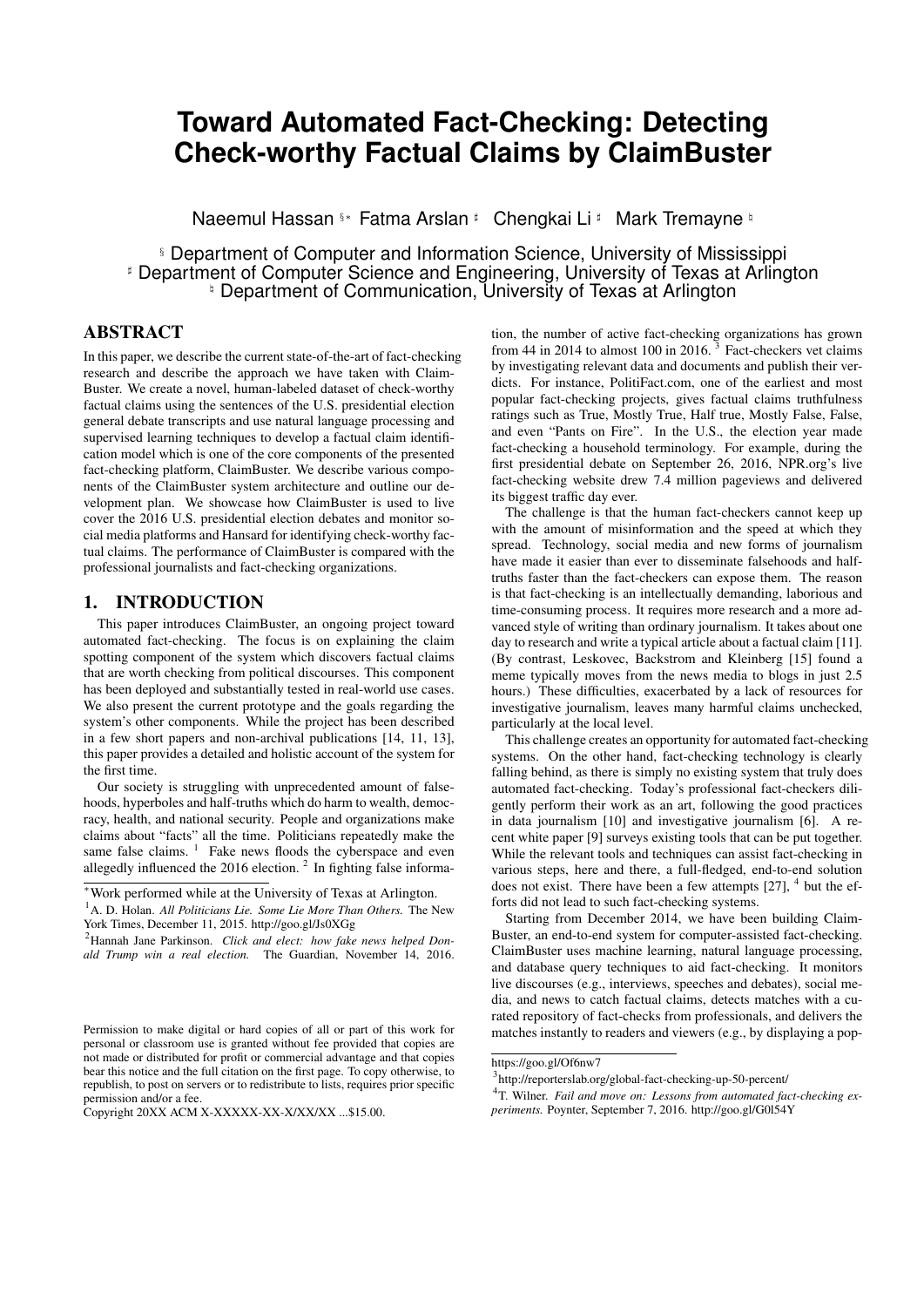

Figure 5: Distributions of ClaimBuster scores over all the sentences for both parties



Figure 6: Distributions of ClaimBuster scores over all the sentences for the major candidates

also more likely to be fact-checked by professionals. If the hypothesis is true, we can expect ClaimBuster to be effective in assisting professionals choose what to fact-check and thus helping improve their work efficiency.

## 4.1 Data Collection

There have been  $12$  Republican<sup>18</sup> and 9 Democratic primary debates in the 2016 U.S. presidential election. The debates featured as many as 11 Republican Party candidates and 5 Democratic Party candidates at the beginning, respectively. These debates took place between August, 2015 and April, 2016. We collected the transcripts of all these debates from several news media websites, including Washington Post, CNN, Times, and so on. There are a total of 30737 sentences in the 21 transcripts. We preprocessed these transcripts and identified the speaker of each sentence. Furthermore, we identified the role of the speaker. Sentences spoken by debate moderators were excluded from the study.

## 4.2 Finding Check-worthy Factual Claims

We use ClaimBuster to calculate the check-worthiness scores of the sentences and thereby identify highly check-worthy factual claims. Figure 5 shows the distributions of ClaimBuster scores on all the sentences for both political parties. The distributions for the two parties are similar. One distinction is that the distribution for the Republican Party has a higher peak and a slightly thinner right tail than the distribution for the Democratic party. There are 776 check-worthy factual claims spoken by the Republicans with ClaimBuster scores over 0:5. This is 5:06% of all the sentences spoken by the Republican candidates. From Democrat candidates, there are 484(6:73%) sentences with ClaimBuster score higher than 0:5.

Figure 6 shows the check-worthiness score distributions for the major candidates (nomination winners and runner-ups) from both parties. Among these four candidates, *Donald Trump* appears to have presented less number of highly check-worthy factual claims (ClaimBuster score 0:5) than the other three candidates. He has used more non-factual sentences (ClaimBuster score 0.3) compared to the other candidates.





Figure 7: Distribution of verdicts for each party

#### 4.3 Topic Detection

From each of the 21 debates, the 20 highest-scoring sentences were selected and manually placed in topic categories, a modified version of the most important problems (MIP) used by Gallup and other researchers for decades [18, 24, 29]. The major topics in the primary debates were: economy, crime, international affairs, immigration, health care, social issues, education, campaign finance, environment, Supreme Court, privacy and energy. Some of these topics were further broken down into subtopics. The 420 sample sentences were used to cultivate a list of keywords most often found for each of these topics. For example, the keywords for subtopic "abortion" were abortion, pregnancy and planned parenthood. Some topics had a small number of keywords, others had more than 20.

A topic-detection program is created to detect each debate sentence's topic. Provided a sentence, the program computes a score for each topic in our list based on presence of each topic's keywords in the sentence. The score is the total number of occurrences of such keywords. The sentence is assigned to the topic attaining the highest score among all the topics. However, if the highest score is lower than a threshold (two occurrences of topic keywords), the program does not assign any of the topics to the sentence. If there is a tie between two or more topics, the program uses the topic of the preceding sentence if it matches one of the tied topics. Otherwise, it randomly picks one of the tied topics.

In order to evaluate the above approach to detect topics, we created ground-truth data for one Republican debate and one Democratic debate. We only used sentences with at least 0.5 ClaimBuster score. In our ground-truth data for the Democratic debate, there are 52 sentences and 39 of them are labeled with a topic. The program detected topics for 27 of the 39 sentences and only one sentence was assigned with a incorrect topic. For the Republican debate ground-truth data, there are 62 sentences and 44 sentences are labeled with a topic. The program found topics for 30 out of the 44 sentences and 5 of these sentences were mis-classified.

We applied the topic detection program on all remaining sentences of these debates. The topics of the sentences allow us to gain better insight into the data. The results of our study which leverages the detected topics are reported in Section 4.5. The high accuracy of the topic-detection program on the ground-truth data gives us confidence on the results.

#### 4.4 Verdict Collection

We used CNN and PolitiFact as the means for comparing Claim-Buster's results. These two organizations were selected because each identifies claims they judge to be worth checking and then rates each claim on a truthfulness scale. The verdicts for CNN are

<sup>&</sup>lt;sup>18</sup>We only considered the "prime time" debates which included the more popular candidates.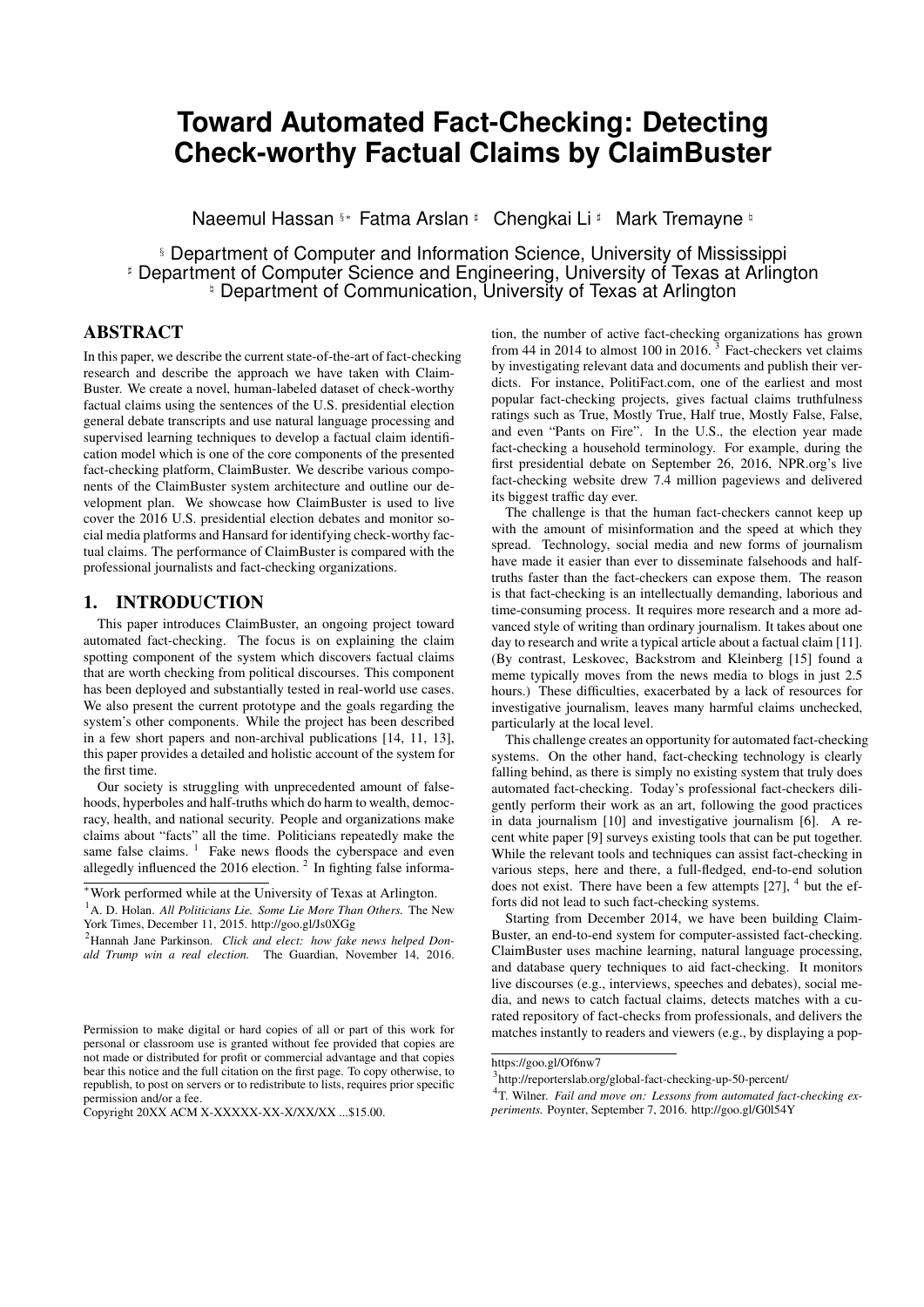

Figure 8: Distribution of verdicts for each major candidate

True, Mostly True, True but Misleading, False or It's Complicated. PolitiFact uses True, Mostly True, Half True, Mostly False, False and Pants on Fire (egregiously false). Other organizations focus on false or misleading claims only (Factcheck.org) or write about debate statements they found interesting or suspicious (Washington Post) which makes a comparison to ClaimBuster problematic.

For each of the 21 debates CNN and PolitiFact prepared a summary of the factual claims they chose to check and rendered a verdict on them. We collected all of these verdicts, 224 from CNN and 118 from PolitiFact.

Table 6 shows scores given by ClaimBuster to the claims factchecked by CNN and PolitiFact. The ClaimBuster average for sentences fact-checked by CNN is 0:433 compared to 0:258 for those sentences not selected by CNN, a statistically significant difference. Likewise, the ClaimBuster average for sentences checked by PolitiFact is 0:438 compared to 0:258 for those not selected, also a significant difference. The results of these comparisons demonstrate the utility of ClaimBuster in identifying sentences likely to contain important factual claims.

Figure 7 shows, for each party, the number of fact-checks of different veracity by CNN and PolitiFact. Figure 8 shows number of fact-checks for each major candidates. One observation is, *Donald Trump* has presented more *Pants on Fire*, *False* and *Mostly False* factual claims than other candidates according to PolitiFact. Similar observation is also evident according to CNN.

#### 4.5 Results of Case Study

With the ClaimBuster score, topic and veracity of the sentences at hand, we study the relation among these and try to find answers to questions such as which candidate presented more factual claims pertaining to a certain topic compared to others and so on.

Figure 13 shows the distribution of topics among sentences for each party. Republican candidates are more vocal about *Economy*, *International Affairs*, and *Immigration* compared to the Democrats. On the other hand, Democrats are more vocal on *Energy*, *Education*, *Social Issues* and *Health Care*. We roll down to the candidate level and try to understand the most vocal candidates on each of the topics. Figure 9 shows the topic distribution for each major candidate. Note that, to save space, we do not repeat the legends (topic names) in this and in the following figures. *Bernie Sanders* was the most vocal on *Social Issues* among the candidates. *Ted Cruz* spoke significantly more on *International Affairs* compared to other candidates.

We analyzed the check-worthiness of the sentences of each topic. Figure 11 shows the topic distribution of sentences having Claim-Buster score 0:5. This figure explains how often the candidates used factual claims while speaking about different topics. For example, both *Donald Trump* and *Bernie Sanders* presented significantly more check-worthy factual claims relating to the *Economy* compared to their debate competitors.

Figure 10 shows the topic distribution of sentences having Claim-Buster score 0:3. This figure explains how much the candidates spoke about different topics without presenting factual claims. One

#### Table 7: Performance of the U.S. politics related tweet classifier

|                         |      |      | Precision   Recall   F-measure |
|-------------------------|------|------|--------------------------------|
| U.S. Political Tweets I | 0.77 | 0.74 | 9.76                           |
| Others                  |      |      |                                |

interesting observation derived from Figures 11 and 10 is that Republican candidates spoke about *Health Care* but used fewer factual claims regarding this topic. On the other hand, Democratic candidate *Hillary Clinton* presented factual statements related to *Environment* rather than presenting non-factual, subjective statements.

Figure 14 shows the topic distributions of CNN, PolitiFact sentences as well as of highly check-worthy factual sentences (Claim-Buster score 0.5). This figure signifies that there are strong similarities between ClaimBuster and the fact-checking organizations. ClaimBuster tends to give high scores to the topics which CNN and PolitiFact tend to choose for fact checking. For example, all three have about 50 percent of the fact checks (or high Claim-Buster scores) associated with *Economy*, about 14 percent for *International Affairs*, about 10 percent for *Immigration* and 4 percent for *Crime*. One topic where ClaimBuster showed a difference with the human fact-checkers was *Social Issues*. That topic represented about 9 percent of the CNN and PolitiFact fact-checks but only about 2 percent of the highly scored ClaimBuster sentences.

#### 5. CURRENT STATUS OF CLAIMBUSTER

Sections 3 and 4 present the claim spotting component of Claim-Buster. In this section, we introduce the current prototype of other components in the system and our goals. The system is hosted at http://idir.uta.edu/claimbuster and its features are being gradually expanded. Figure 15 depicts the system architecture of Claim-Buster. It consists of several integral components, as follows.

Claim Monitor. The purpose of this component is to monitor and continuously retrieve text from a variety of sources and apply claim spotting to discover important factual claims. The data sources include news articles, social media posts, broadcast TV programs, etc. At present, we monitor the following sources. Although the claim spotting models was trained using a labled dataset of presidential debates, we find that the models achieved strong results on similar politics-related text outside of presidential debates.

*Social Media*: ClaimBuster has been continuously monitoring a list of 2220 Twitter accounts (U.S. politicians, news and media organizations) using Twitter Streaming API <sup>19</sup> and retweeting the top-scored factual claims it finds in their tweets (see @Claim-BusterTM). It filters out non politics-related tweets using an SVM classifier [1]. Table 7 shows the performance of the classifier. To this date, @ClaimBusterTM has detected about 130K check-worthy factual claims posted by the above mentioned accounts.

*Broadcast Media*: ClaimBuster processes video signals of broadcasted TV programs, identifies the check-worthy factual claims, and presents such information. For example, in covering the 2016 U.S. presidential debates, closed captions of the debates on live TV broadcasts, captured by a decoding device, were fed to Claim-Buster, which immediately scored each sentence spoken by the candidates and posted the sentences and their scores to the project's website. The top-scored claims (i.e., check-worthy factual claims) were also posted to the project's Twitter account. Figure 16 shows the coverage of one of the primary debates. Sentences in the transcript are highlighted in different shades of blue proportional to their check-worthiness scores. The platform allows a user to order the sentences by time or by score and to use a slider to specify the minimum score for sentences to be highlighted. It also provides

<sup>&</sup>lt;sup>19</sup> dev.twitter.com/streaming/overview